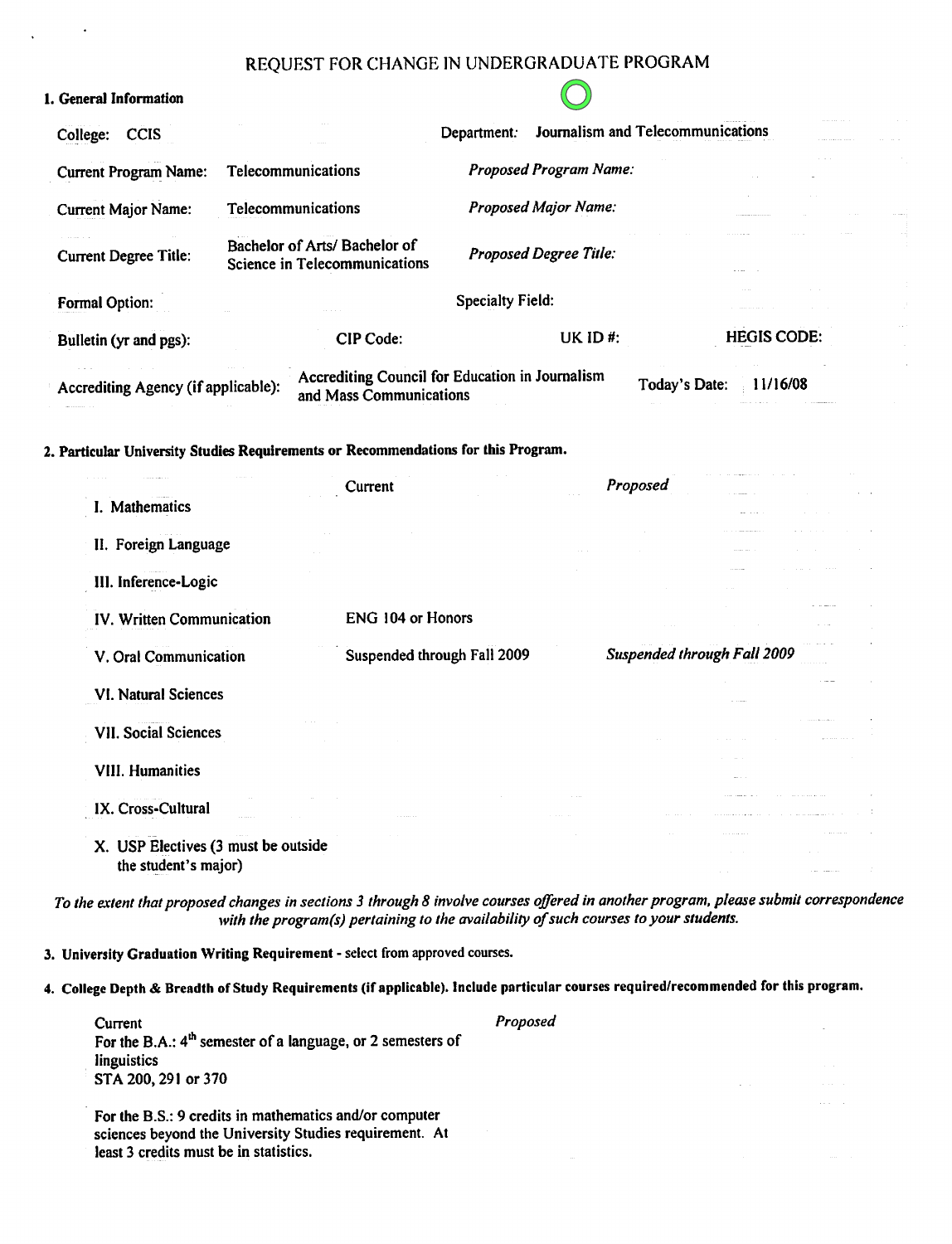Complete a minimum of 60 hours of science courses, with not more than 12 hours within the College of Communications and lnformation Studies. These hours must be approved by an advisor in CCIS.

#### **5. Premajor or Preprofessional Course Requirements (if applicable).**

**Current** TEL 101 **TEL 201** CS 101 **STA 200 or 291** Combined GPA of 3.0 from four courses above *Proposed TEL 101 TEL 201 STA* 200 *or 291*  **Combined GPA of 2.6 from three courses above** 

#### **6. Credit Hours.**

|                                                                                                                                                  | a. Credit Hours Required:<br>54<br>Current:                                                              | Proposed: | 51                                                                                                                                       |   |  |  |
|--------------------------------------------------------------------------------------------------------------------------------------------------|----------------------------------------------------------------------------------------------------------|-----------|------------------------------------------------------------------------------------------------------------------------------------------|---|--|--|
|                                                                                                                                                  | b. Total Required for Graduation:<br>120<br>Current:                                                     |           | Proposed:                                                                                                                                |   |  |  |
|                                                                                                                                                  | c. Required by Level:<br>100:<br>200:<br>Currently:<br>- 6<br>- 6<br>100:<br>200:<br>Proposed:<br>3<br>6 |           | 300:42<br>$400 - 500$ :<br>$400 - 500$ :<br>300:42                                                                                       |   |  |  |
|                                                                                                                                                  | d. Current Premajor or Preprofessional:                                                                  | 12        | d. Proposed Premajor or Preprofessional:                                                                                                 | 9 |  |  |
|                                                                                                                                                  | e. Current Field of Concentration:                                                                       | 15        | e. Proposed Field of Concentration:                                                                                                      |   |  |  |
| f. Current Division of Hrs between Major Subject &<br><b>Related Field:</b><br>g. Current Hrs Needed for a Specific Option or<br>Specialization: |                                                                                                          |           | f. Proposed Division of Hrs between Major Subject<br>& Related Field:<br>g. Proposed Hrs Needed for a Specific<br>Option/Specialization: |   |  |  |
|                                                                                                                                                  | h. Current Technical or Professional Support Electives:                                                  |           | h. Proposed Technical or Professional Support<br>Electives:                                                                              |   |  |  |
|                                                                                                                                                  | i. Current Minimum Hours of Free or Supportive<br>Electives:                                             | 18        | i. Proposed Minimum Hours of Free or Supportive<br>Electives:                                                                            |   |  |  |
|                                                                                                                                                  | Maior or Professional Course Requirements.                                                               |           |                                                                                                                                          |   |  |  |

**7. Major or Professional Course Requirements.** 

# *Proposed*  **TEL** 300 TEL 310

JAT 399

65 Hours of Liberal **Arts** Courses (required by accrediting body)

Minimum 6 hours fiom among TEL 319 World Media Systems, JAT 395 Independent Study, TEL 420<br>Electronic Media Criticism, TEL 453 Mass TEL 453 Communication and Social Issues, TEL 520 Social Effects of the Mass Media, TEL 525 Theory of<br>Multimedia, TEL 530 Proseminar in Multimedia, Telecommunications, TEL 555 The Internet and Social Change, TEL 590 Special Topics in Social-Cultural Media Studies (subtitle required)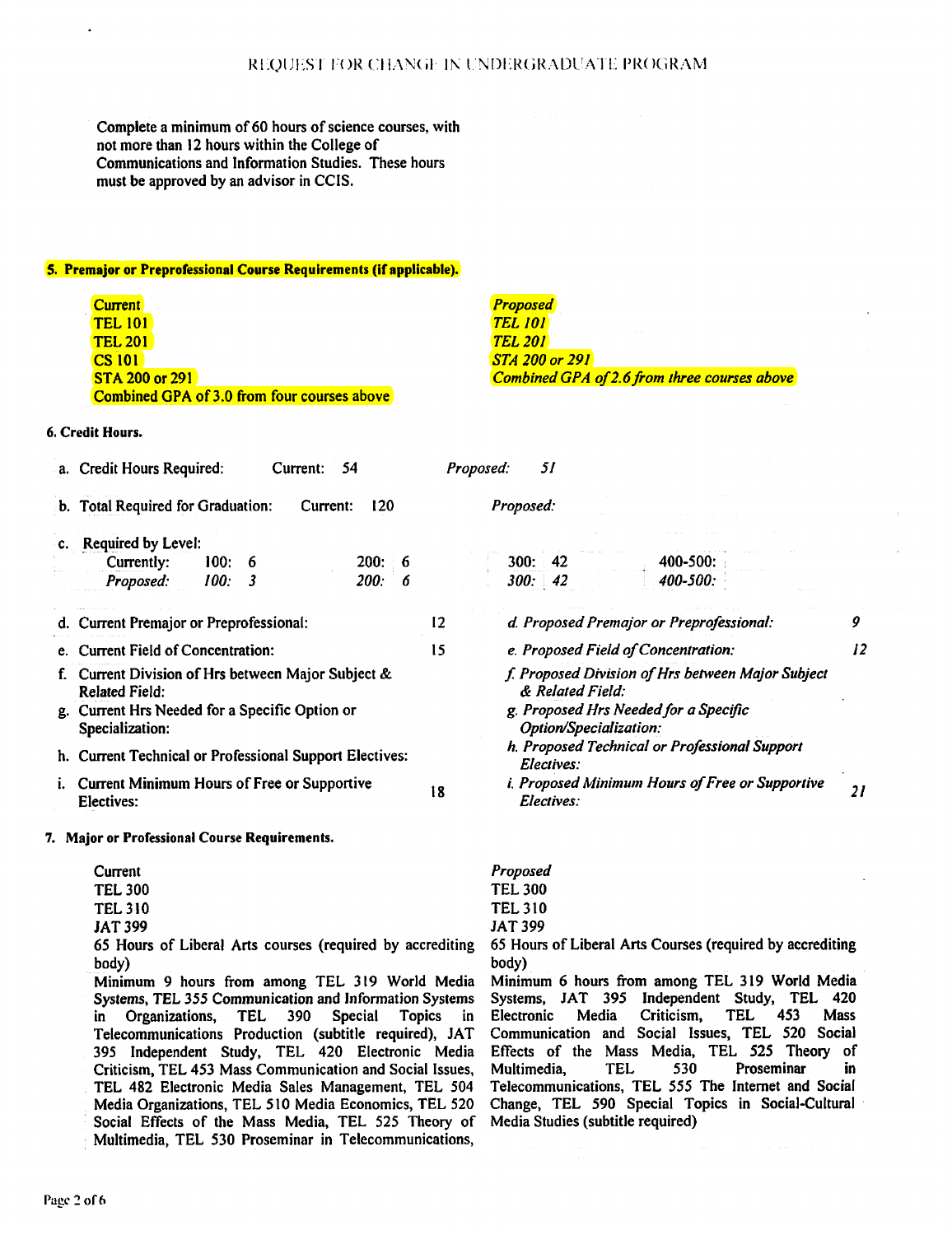TEL 555 Cyberspace and Communication, TEL 590 Special Topics in Media Studies (subtitle required)

Minimum 3 hours from among TEL 355 Communication and Information Systems in Organizations, TEL 404 Media Organizations, TEL 482 Electronic Media Sales Management, TEL 490 Special Topics in Media Industry Studies (subtitle required), TEL 535 Telecommunications Network Management

 $\sim 10^{11}$ 

 $\sim 100$  and  $\sim 10$ 

 $\sim 100$ 

#### 8. Minor Requirements (if applicable).

Current

and the state

Proposed

### 9. Rationale for Change(s) – if rationale involves accreditation requirements, please include specific references to those.

The changes in the requirements for a major in Telecommunications amount to 1) dropping the requirement for CS101 in the premaior and adjusting the required GPA for entrance into the major, 2) expanding the required hours of Telecommunications courses at the 300+ level from 27 to 30 while concurrently reducing the required hours for the area of concentration from 15 to 12. and 3) requiring that 6 hours of electives be taken from courses with a focus on social and/or cultural studies of media and 3 hours from coursework that emphasizes management of telecommunications organizations. The first change reflects the recognition that for the great majority of Telecommunications students CS101 is remedial. Most of our students come to us with significant computer skills, and those that do not can be advised to take CS101. Requiring all of our students to take the course is not a good use of their time and money at UK. Because our students usually get A's or B's in CS101, we needed to revise the required GPA necessary to be accepted into the Telecommunications (3.0 based on grades from TEL 101, TEL 201, STA 200 or STA 291 and CIS 101) downward to 2.6 based on TEL 101, TEL 201 and STA 200 or 291. The educational goal of the Telecommunications program is to provide students with a balance among production skills, management understanding and knowledge of the social effects of telecommunications in society. A review of class selection among Telecommunications students identified cases of inadequate study in the social effects of telecommunications as well as occasional lack of industry expertise. As an increasing number of courses focusing on telecommunications industries have been made available, several students have taken management-oriented courses exclusively to meet the requirement for 9 hourse of conceptual work. The new program will require a minimum level of coursework focusing on the social impact of telecommunications (6 credits) as well as exposure to the study of telecommunications organizations from a management perspective (3 credits). A significant amount of flexibility remains for students to emphasize management of telecommunications media, to expand their production skills, or to study electronic media from social and/or cultural perspectives. Changes in the rules of our accrediting body (the Accrediting Council on Education in Journalism and Mass Communications) instituted a few years ago, allow us to expand the total number of credit hours our students can take within the School of Journalism and Telecommunications from 30 to 40, accommodating this change.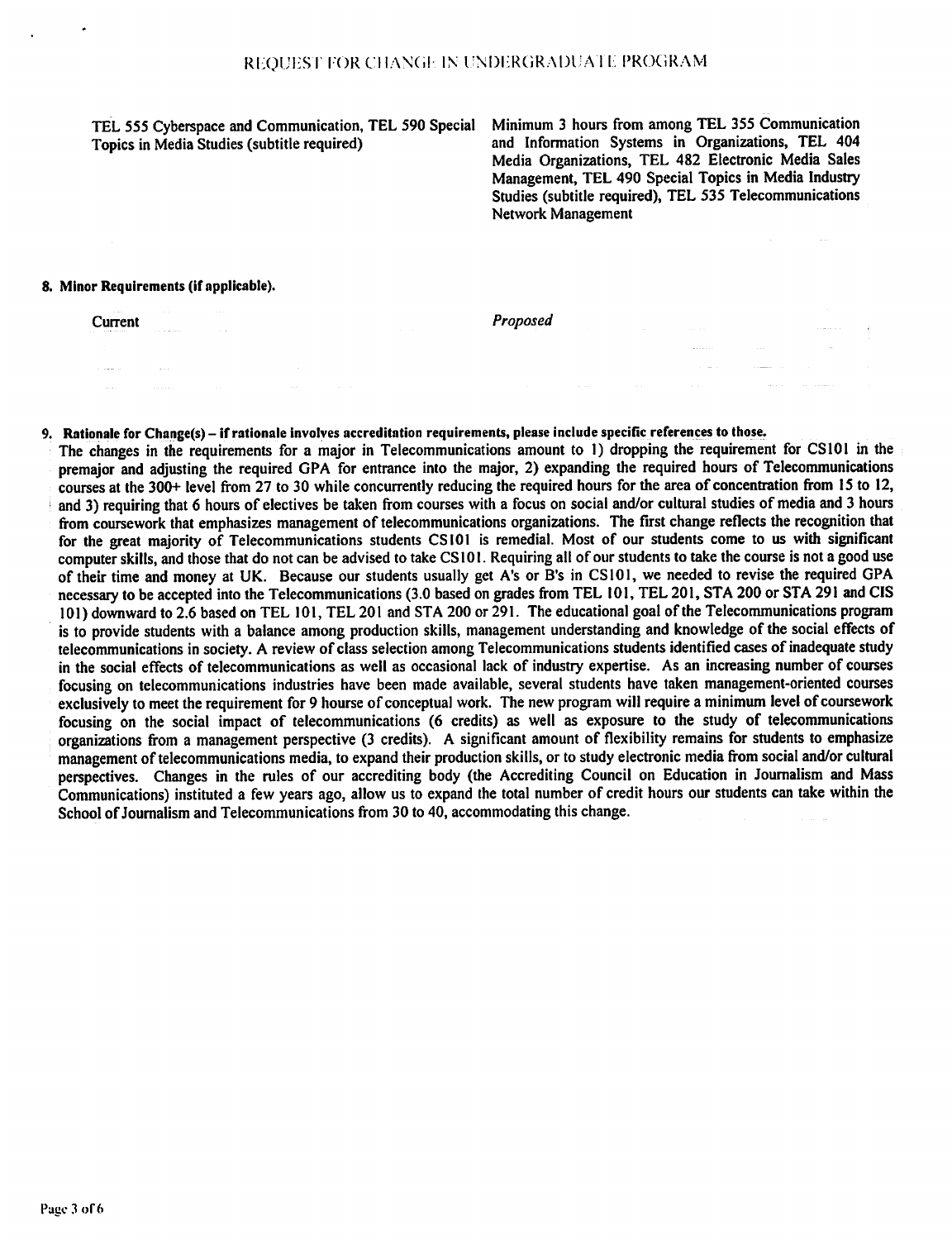# REQUEST FOR CHANGE IN UNDERGRADUATE PROGRAM

## 10. List below the typical semester by semester program for a major.

 $\bullet$ 

| Current                        | <b>Hours</b>            | Proposed                          | <b>Hours</b>                          |
|--------------------------------|-------------------------|-----------------------------------|---------------------------------------|
| YEAR I - Fall                  |                         | YEAR 1 - Fall                     |                                       |
| BIO 102 (i.e. "BIO 103")       | $3$ (i.e. $-3$ )        | <b>BIO 102</b>                    | 3                                     |
| <b>MA123</b>                   | 4                       | MA 123                            | 4                                     |
| <b>PS 101</b>                  | 3                       | <b>PS 101</b>                     | 3                                     |
| <b>SPA 101</b>                 | 4                       | <b>SPA 101</b>                    | 4                                     |
| <b>UK 101</b>                  |                         | <b>UK 101</b>                     | 1                                     |
|                                |                         |                                   |                                       |
| Current Total, Year 1 Fall     | 15                      | Proposed Total, Year 1 Fall: 15   |                                       |
| <b>YEAR 1 - Spring</b>         |                         | $YEAR$ $I$ – Spring               |                                       |
| <b>TEL 101</b>                 | 3                       | <b>TEL 101</b>                    | 3                                     |
| <b>MUS 100</b>                 | $\overline{\mathbf{3}}$ | <b>MUS 100</b>                    |                                       |
| <b>BIO 103</b>                 | $\overline{\mathbf{3}}$ | <b>BIO 103</b>                    | $\overline{\mathbf{3}}$               |
| <b>SPA 102</b>                 | $\overline{\mathbf{4}}$ | <b>SPA 102</b>                    |                                       |
| <b>ENG 104</b>                 | 4                       | <b>ENG 104</b>                    |                                       |
|                                |                         | Proposed Total, Year 1 Spring: 17 |                                       |
| Current Total, Year 1 Spring:  | 17                      |                                   |                                       |
| <b>YEAR 2 - Fall</b>           |                         | YEAR 2 - Fall                     |                                       |
| <b>TEL 201</b>                 | 3                       | <b>TEL 201</b>                    | 3                                     |
| <b>CS 101</b>                  | 3                       | <b>COM 101</b>                    | $\boldsymbol{\beta}$<br>$\mathcal{L}$ |
| <b>GEO 130</b>                 | 3                       | <b>GEO 130</b>                    | 3                                     |
| <b>SPA 201</b>                 | 3                       | <b>SPA 201</b>                    | 3                                     |
| A-S 102                        | 3                       | $A-S102$                          | $\overline{\mathbf{3}}$               |
|                                |                         |                                   |                                       |
| Current Total, Year 2 Fall: 15 |                         | Proposed Total, Year 2 Fall: 15   |                                       |
| <b>YEAR 2 - Spring</b>         |                         | YEAR 2 - Spring                   |                                       |
| <b>GWS 201</b>                 | 3                       | <b>GWS 201</b>                    | $\boldsymbol{\beta}$                  |
| <b>ANT 221</b>                 | 3                       | <b>ANT 221</b>                    | $\mathbf{3}$                          |
| A-S 103                        | $\overline{\mathbf{4}}$ | $A-S$ $103$                       |                                       |
| <b>SPA 202</b>                 | 3                       | <b>SPA 202</b>                    |                                       |
| <b>STA 200</b>                 | $\overline{\mathbf{3}}$ | <b>STA 200</b>                    |                                       |
|                                |                         |                                   |                                       |
|                                |                         |                                   |                                       |

Current Total, Year 2 Spring: 16

Proposed Total, Year 2 Spring: 16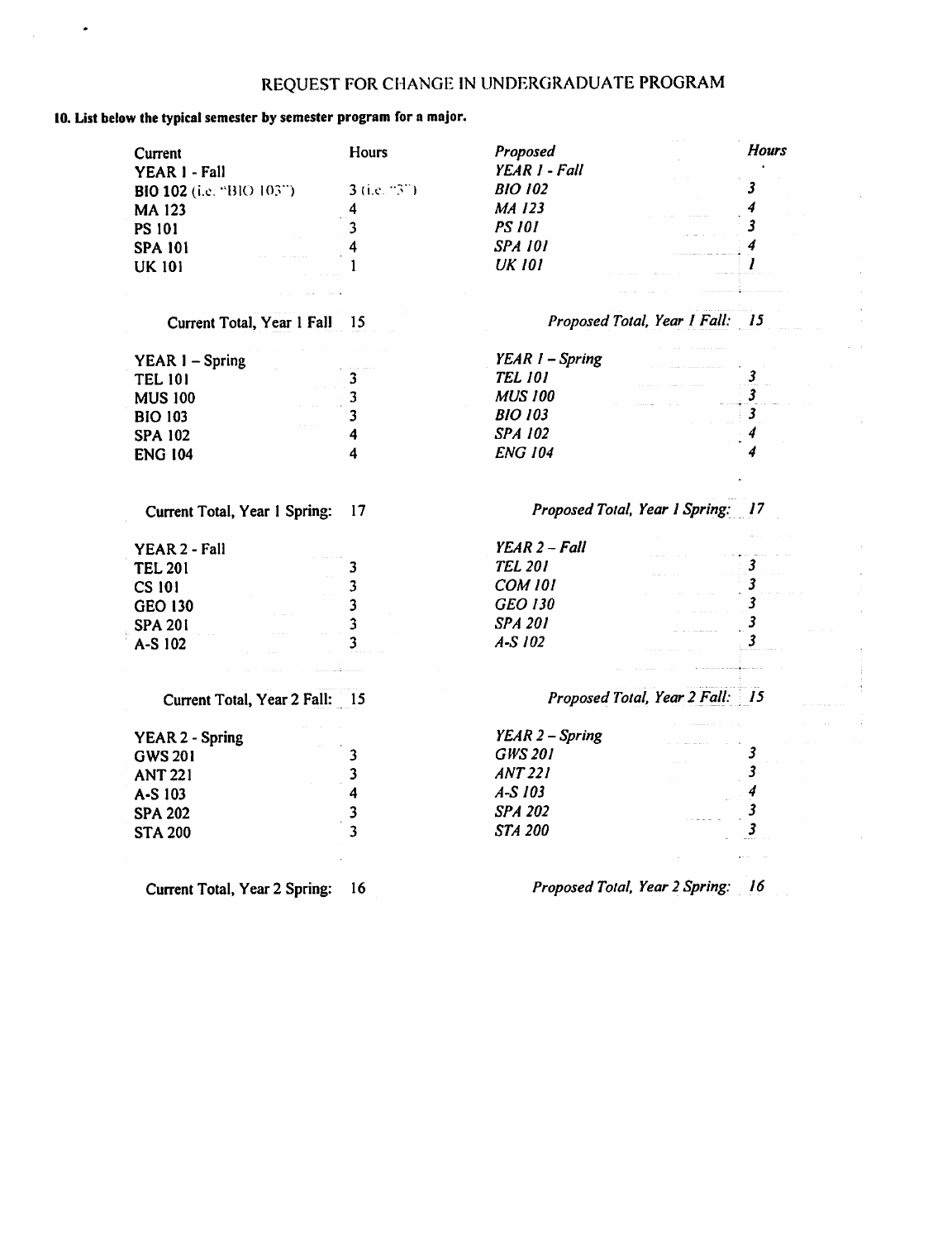# REQUEST FOR CHANGE IN UNDERGRADUATE PROGRAM

## 10. Semester Plans, continued.

 $\label{eq:2.1} \frac{1}{\sqrt{2\pi}}\int_{0}^{\infty}\frac{1}{\sqrt{2\pi}}\left(\frac{1}{\sqrt{2\pi}}\right)^{2}d\mu_{\rm{eff}}\,.$ 

| Current                        | Hours                   | Proposed                          | <b>Hours</b>                |
|--------------------------------|-------------------------|-----------------------------------|-----------------------------|
| YEAR 3 - Fall                  |                         | YEAR 3 - Fall                     |                             |
| <b>TEL 300</b>                 | 3                       | <b>TEL 300</b>                    |                             |
| <b>TEL 312</b>                 | 3                       | <b>TEL 312</b>                    | 3                           |
| <b>ENG 281</b>                 | 3                       | <b>ENG 281</b>                    |                             |
| <b>FAM 253</b>                 | 3                       | <b>TEL 390</b>                    |                             |
| A-S 200                        | 3                       | $A-S200$                          | 3                           |
|                                |                         |                                   |                             |
| Current Total, Year 3 Fall: 15 |                         | Proposed Total, Year 3 Fall: 15   |                             |
| <b>YEAR 3 - Spring</b>         |                         | YEAR 3 - Spring                   |                             |
| <b>TEL 310</b>                 | 3                       | <b>TEL 310</b>                    |                             |
| <b>TEL 412</b>                 | 3                       | <b>TEL 412</b>                    |                             |
| <b>TEL 453</b>                 | 3                       | <b>TEL 453</b>                    | $\overline{\mathbf{3}}$     |
| <b>ENG 381</b>                 | 3                       | <b>ENG 381</b>                    | $\overline{\mathbf{3}}$     |
| <b>SOC 101</b>                 | 3                       | Elective                          | $\overline{\mathbf{3}}$     |
|                                |                         |                                   |                             |
| Current Total, Year 3 Spring:  | 15                      | Proposed Total, Year 3 Spring: 15 |                             |
| YEAR 4 - Fall                  |                         | YEAR 4 - Fall                     |                             |
| <b>TEL 504</b>                 | 3                       | <b>TEL 404</b>                    | 3                           |
| A-S 345                        | 3                       | <b>TEL 322</b>                    | $\overline{\mathbf{3}}$     |
| <b>ENG 382</b>                 | $\mathbf{3}$            | <b>ENG 382</b>                    | 3                           |
| <b>MUS 206</b>                 | 3                       | <b>MUS 206</b>                    | 3                           |
| <b>GWS 300</b>                 | $\overline{\mathbf{3}}$ | <b>GWS 300</b>                    | 3                           |
|                                |                         |                                   |                             |
| Current Total, Year 4 Fall: 15 |                         | Proposed Total, Year 4 Fall: 15   |                             |
|                                |                         |                                   |                             |
| <b>YEAR 4 - Spring</b>         |                         | YEAR 4 - Spring                   |                             |
| <b>JAT 399</b>                 | 3                       | <b>JAT 399</b>                    | $\boldsymbol{\mathfrak{z}}$ |
| <b>TEL 420</b>                 | 3                       | <b>TEL 420</b>                    | 3                           |
| <b>ENG 480G</b>                | 3                       | <b>ENG 480G</b>                   |                             |
| <b>HIS 506</b>                 | 3                       | <b>HIS506</b>                     | $\overline{\mathbf{3}}$     |
|                                |                         |                                   |                             |
|                                |                         |                                   |                             |
| Current Total, Year 4 Spring:  | 12                      | Proposed Total, Year 4 Spring: 12 |                             |
|                                |                         |                                   |                             |

**Current Total Hours: 120** 

Proposed Total Hours: 120

 $\sim 10^{-1}$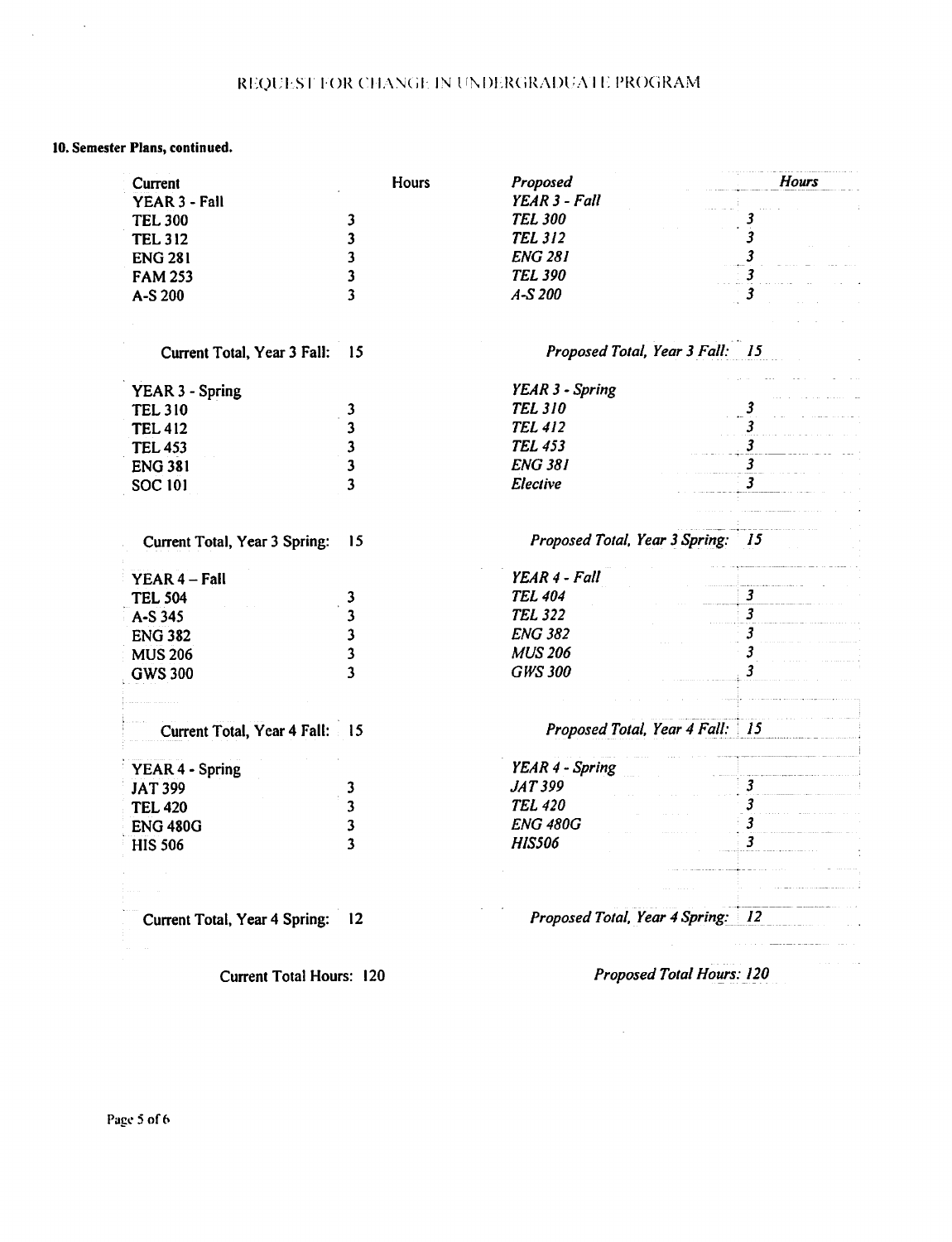# REQUEST FOR CHANGE IN UNDERGRADUATE PROGRAM

| 12. |       | Requested effective date for changes (term/year):                                                         | Fall         |                  | 2009 |        |                                                |           |
|-----|-------|-----------------------------------------------------------------------------------------------------------|--------------|------------------|------|--------|------------------------------------------------|-----------|
| 13. |       | Within the department, who should be contacted for further information about the proposed program change? |              |                  |      |        |                                                |           |
|     | Name: | Dr. Thomas Lindlof                                                                                        | Phone:       | 257-4242         |      | Email: | lindlof@uky.edu                                |           |
|     | 12    | 14. Signatures of Approval.                                                                               |              | eth E. Barnes    |      |        |                                                |           |
|     |       | DATE of Approval by<br>Department Faculty                                                                 |              | J. DAVID Johnson |      |        | Reported by Department Chair                   | signature |
|     |       | DATE of Approval by<br><b>College Faculty</b>                                                             | printed name |                  |      |        | Reported by College Dean                       | signature |
|     |       | *DATE of Approval by<br>Undergraduate Council                                                             | printed name |                  |      |        | Reported by Undergraduate Council Chair        | signature |
|     |       | *DATE of Approval by<br><b>Graduate Council</b>                                                           | printed name |                  |      |        | Reported by Graduate Council Chair             | signature |
|     |       | *DATE of Approval by<br><b>Health Care Colleges</b><br>Council (HCCC)                                     | printed name |                  |      |        | Reported by Health Care Colleges Council Chair | signature |
|     |       | *DATE of Approval by<br>Senate Council                                                                    |              |                  |      |        | Reported by Office of the Senate Council       |           |
|     |       | *DATE of Approval by the<br><b>University Senate</b>                                                      |              |                  |      |        | Reported by the Office of the Senate Council   |           |

\*If applicable, as provided by the University Senate Rules.

**Rev 7/08** 

 $\tau$ 

Page 6 of 6